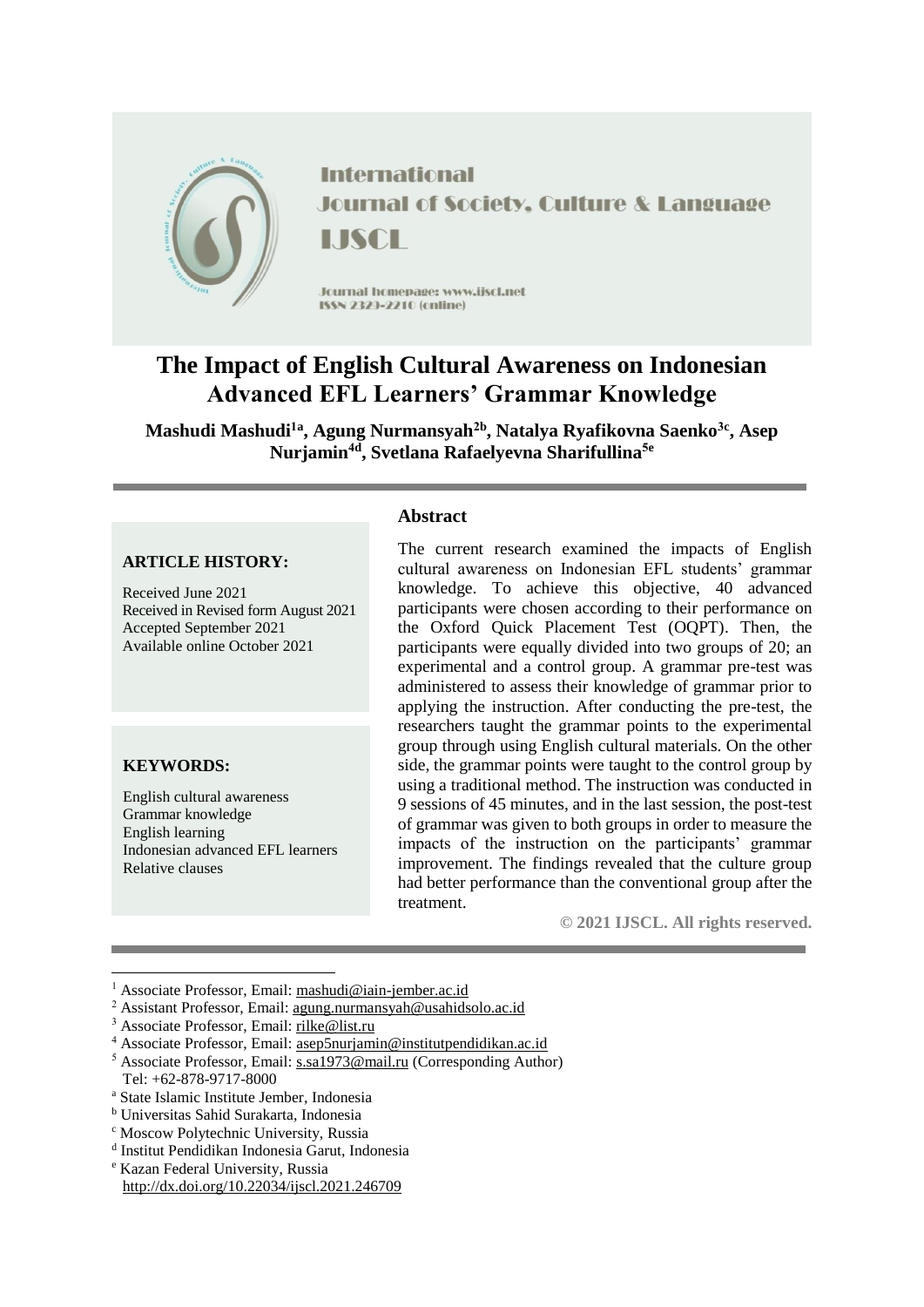# **1. Introduction**

rammar knowledge is defined as knowing the rules, the structures, and the regulations of the language. Trammar knowledge is defined as<br>the regulations of the language.<br>Grammar refers to the way language users order or arrange vocabularies to build correct and appropriate sentences. There has been a controversy over the impact of grammar on learning English in recent decades (Kumar et al., 2015). In fact, the positive role of grammar in English language learning is undeniable; in other words, grammar has a vital role in learning a second language. Learning a language includes mastering the four main skills of speaking, listening, writing, and reading. Therefore, if the correct grammar is not used, it is not possible for speakers to speak and use English properly or correctly. Canale and Swain (1980) proposed that grammar knowledge is a basic component of our competencies that helps us to communicate properly and successfully. There is no effective communication without knowing sufficient grammar.

All technical and non-technical documentation and writings must be free from grammatical errors. Grammar knowledge helps in correcting errors and improving scripts (Kumar et al., 2015). For acquiring our native language, grammar learning is not a need since we can learn our first language unconsciously. Grammar needs to be learned or mastered while we are learning a second or a foreign language. There are several ways, techniques, and approaches that are used for effective language learning. Some of these methods are Suggestopedia, Audio-lingual method, Bilingual method, Direct method, Reading method, Situational approach, Eclectic approach, Communicative approach, etc. The methodologies and approaches mentioned are based on the competencies of communication. Successful communication means that language users know how to apply the grammatical structures and vocabularies of a language to achieve the goals of communication. Therefore, knowing grammar is vital to meet these purposes.

Having high knowledge of grammar in a target language does not mean that the learners are capable of establishing communication successfully, and simultaneously the learners who are fluent English speakers are not regarded as efficient or successful

communicators (Kumar et al., 2015). Speaking accurately is as important as speaking fluently. The learners' fluency in language learning can be enhanced through communication-based methods, while the learners' accuracy can be mastered just by learning and knowing grammatical points. A fundamental method for speaking English fluently, effectively, and accurately is grammar learning. This study aimed to teach grammar to Indonesian EFL learners through applying English cultural materials.

Culture is a term that contains the behavior and social norms found in the people of a society, as well as the knowledge, beliefs, arts, laws, customs, abilities, and habits of individuals (Lu, 2018). Culture is regarded as a central concept in anthropology, including all phenomena conveyed by sociology in human societies. People acquire culture through cultural learning and socialization, exemplified by the diversity of cultures across societies. The interwoven relationship between language and culture always brings scholars to recognize the role culture serves in the teaching-learning milieu (Lambert, 1999). Typically, Bada (2000) confirms that without the implementation of culture teaching in ELT/EFL, learners will lack the knowledge about the target culture and its local inhabitants, which as a grave consequence leads learners to encounter difficulties while communicating, acting, and interacting with native speakers.

Byram (1990) and Byram and Fleming (1998) believe that the incorporation of the British language culture is important in the English teaching-learning environment to acculturate language students into the culture of Englishspeaking societies. Hence, it is safe to say that language teachers are called to teach the English language in accordance with its culture in order to have these learners get accustomed to the foreign culture way of life and know what to say to whom and on what occasion. To this point, De Jong (1996) notes that learning norms and values are regarded as the components of the learning and the teaching of a language. In fact, learning norms and values show that the teaching and the learning of a language is not merely a mastery of grammar and vocabulary but of pragmatic knowledge as well.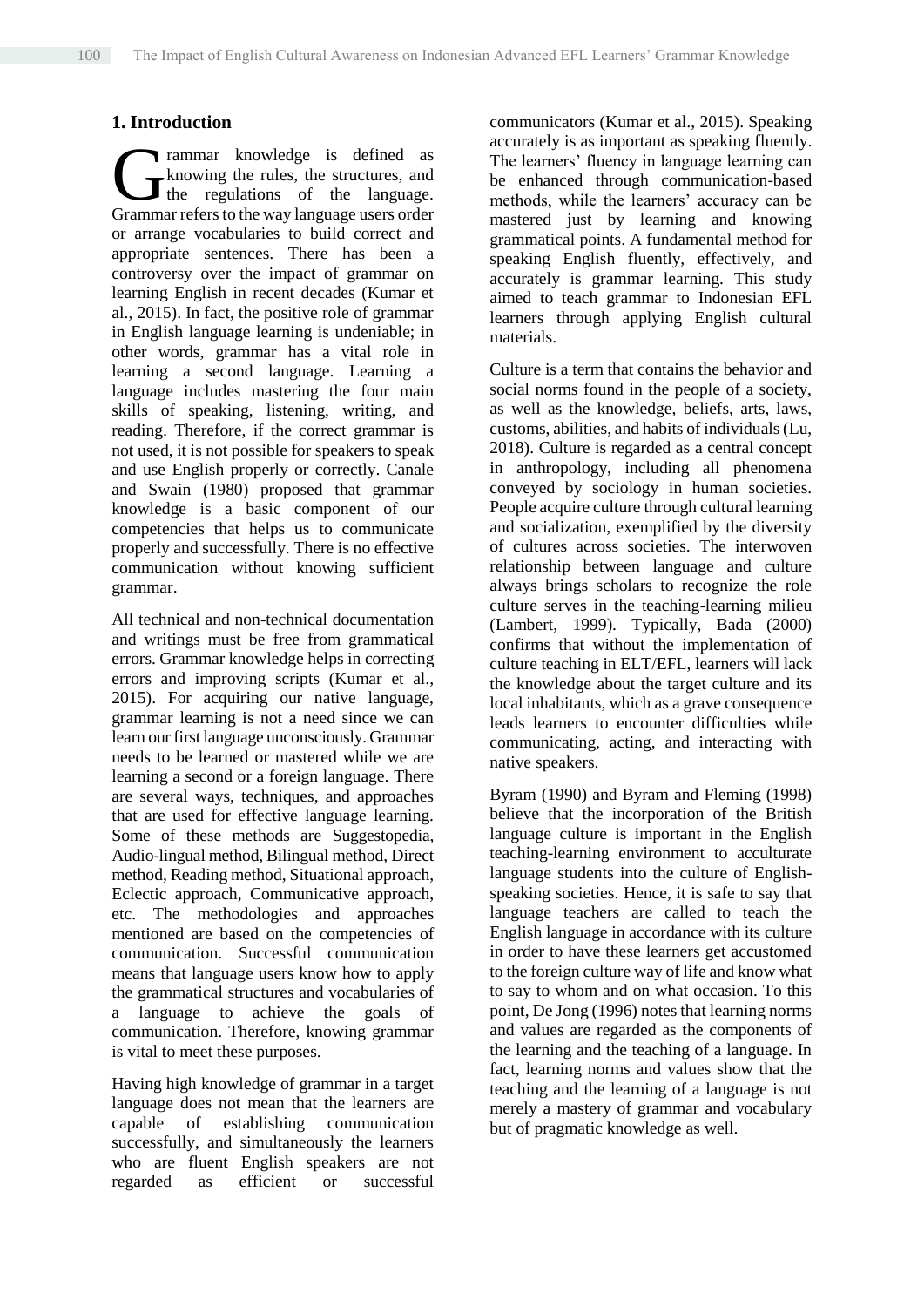# **2. Theoretical Framework**

Grammar refers to the way the words are studied and how the words can come together. Grammar is defined as the structures of a language usually comprising of syntax and morphology and sometimes including phonology and semantics. All people who speak or write a specific language get cognizant of the grammatical structures and roles of that language consciously or unconsciously (Kumar, 2013). Kumar (2013) explained an amazing example to stress the importance of grammar; he explained that an author is given a pretty analogy to explain the use of grammatical knowledge. Imagine two motorists. The first motorist only knows how to drive, but he knows nothing about how the engine operates or works. He faces some difficulties and problems when the car does not work well. The second motorist knows how to drive, and also, he knows how the engine work. The students who know grammar are similar to the second motorist. In this case, they are uncertain about the correctness of a special sentence. Their grammar knowledge can help them in this doubtful situation (Epoge, 2016; Kohli, 1984). Consequently, to speak clearly and effectively, students need to study grammatical roles. For those people who possess innate grammar knowledge, it is simple to use language appropriately and correctly. But those nonnative speakers or people who want to communicate in the target language and produce correct sentences should go for the higher depth of comprehension and proficiency of what the study of grammar suggests (Kumar, 2013; Soodmand Afshar & Moradifar, 2021).

According to the significance of grammar, Richards and Renandyo (2002) found that individuals are aware that grammar is very important and we should not overlook it, and lack of sufficient grammar knowledge makes students' language enhancement seriously restricted. There is not a common consensus that grammar should be taught or not. The main questions are, which grammatical points or roles do students need to learn? Which method is the most effective one in teaching grammatical points or roles? Do we use inductive or deductive approaches in teaching grammatical points or roles? Canale and Swain (1980) recommended that the teaching of the grammatical structures and roles must be

specified based on the students' needs. Therefore, the grammatical structures and roles should be instructed according to the students' goals in English learning. Moreover, grammar teaching needs to be based on the standards of acceptability and understanding. Teaching grammar is vital and necessary, but it is neglected in many areas of the universe.

Grammar should be taught in the context; we should not only teach grammar in separate sentences. It should be taught in a familiar culturally-based context. Cultures can usually be assigned to two sorts: Big 'C' cultures and small "c" cultures (Lee 2009; Peterson, 2004). Lee (2009) defined the Big "C" cultures as the cultures that manifest a set of realities and statistics pertaining to arts, history, geography, cooking, education, movies, and the traditions of a target language country. Based on Peterson (2004), the culture pertaining to main issues is categorized under Big "C" culture that contains the issues of geographical places, architecture, musical issues, literature, political issues, society's standards, legal foundations, main values, historical events, and cognitive issues.

Considering small "c" culture, it includes the ordinary aspects of our lives along with our attitudes, feelings, and beliefs (Wintergerst & McVeigh, 2010). Peterson (2004) stated that little "c" culture refers to the culture that focuses on an ordinary or trivial issue. It involves issues like ideas, viewpoints, feelings or tastes, body gestures, postures, styles of wearing clothes, types of foods, favorite music, favorite issues, and specific knowledge.

Since culture and language transmit meanings, they both play a communicative role. On the one hand, language has the duty to transfer the syntactical, the semantical, and the pragmatic functions for language users for the purposes of communications (Brooks, 1997). On the other side, cultural meanings are transmitted by behavioral patterns such as language. In order to communicate successfully across languages and cultures, it is crucially needed to comprehend culturally disparate norms of communications and people's attitudes and beliefs (SavilleTroike, 2003; Schulz, 2007). Integrating cultural content in the EFL syllabus can be effective and useful for the learners. It familiarizes the learners with the target culture, and consequently, this familiarity leads to better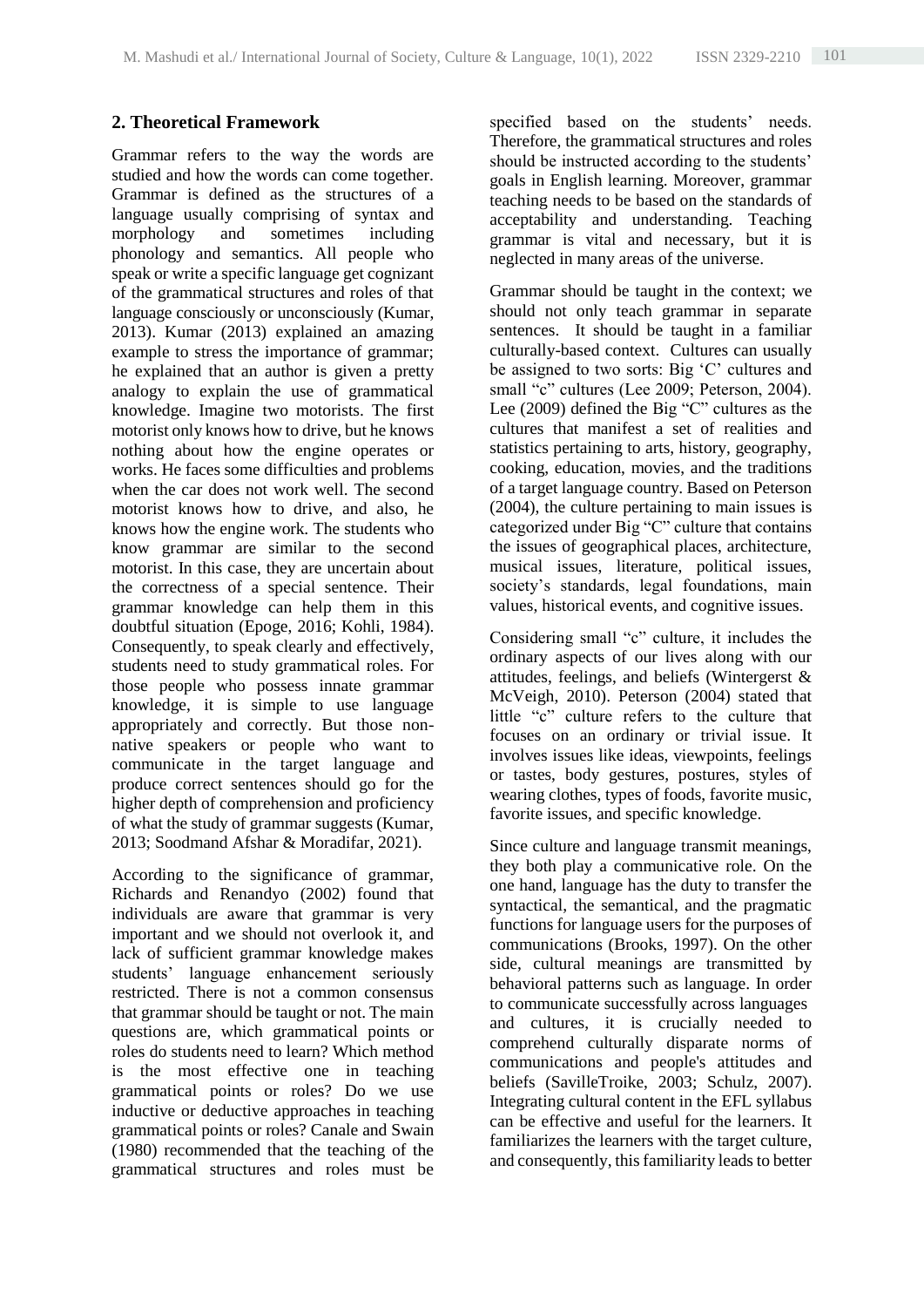language learning (Bagherzadeh & Tajeddin, 2021; Zhou et al., 2011).

Culture is often overlooked in EFL classes, while it is vital to teach it to the learners. In the EFL classes in Indonesia, instructors ought to expose their pupils to the English culture and other ethnic cultures in Indonesia since Indonesia is a multicultural and multiethnic country (Hendrra Tedjjasuksmana, 2013). As English is the international language and is the bridge of national unity, teachers should familiarize their students with the English culture. Students can benefit from learning the target culture, and English instructors have the primary role in developing mutual comprehension in the multicultural and multiethnic EFL contexts in Indonesia (Hendrra Tedjjasuksmana, 2013).

In the Indonesian context, Herawati (2014) intended to indicate the pieces of evidence that teaching sociolinguistics can assist in teaching learners not only the language itself but also the culture of the language they learn. By using an empirical study, the results revealed that the performances of both classes were almost similar. On the other hand, in the appropriate use of language, the sociolinguistics class indicated better performances. In addition, 79% of the participants stated that they know more about the foreign culture and can apply the language materials suitable to the condition of the foreign culture after learning sociolinguistics.

Hidayati et al. (2017) investigated one of the aspects which affected the students' language skills which were the target-language culture. The participants of this study were the fourthsemester students of the English department in Universitas Mataram. The method of gathering the data used interviews and observations. In the end, for analyzing the data, the interactive model was used. The results indicated that the students' reading and speaking skills were influenced by learning target-language culture.

Shirzadi (2015) studied the influence of cultural background knowledge on developing Iranian intermediate EFL learners' reading skill. To fulfill this objective, 25 male students and 25 female students were chosen as the participants of this study. After selecting the participants, a reading pre-test was administered to them. Four reading passages were used as the pre-test of

the study, two of them contained English cultural contents and issues, and two of them were based on local cultural contents. At the end of each passage, there were four questions that the participants were required to answer. The outcomes of the study showed that those participants who were trained by English cultural contents and issues had better performance on the reading post-test. In addition, the results revealed that there was not a significant difference between males and females in the use of cultural schemas and text familiarity.

Oanh and Minh (2018) surveyed the learners' ideas about teaching intercultural topics and teaching listening comprehension. The data of this investigation were qualitative. To collect the data, a questionnaire was distributed to 30 ESL students who took part in the listening 2 course of the second year of the MBA course of Kien Giang University in Vietnam. In the course, in addition to aiding the participants to develop their language learning and listening comprehension, the teacher also assisted them in developing their cross-cultural skills by describing some cross-cultural issues pertinent to the course contents. After the course finished, the researcher gave a questionnaire to the participants to understand the impacts of integrating intercultural knowledge teaching and listening teaching. The outcomes showed that the learners said that cross-cultural issues were helpful and useful for them in understanding the lesson better. The students found the cultural differences enjoyable to develop their intercultural knowledge and gain useful experiences to expand their world.

In Indonesia, the focus of teaching English is mainly on speaking skill, and little attention is paid to grammar, and there are only a few empirical studies on the role and the importance of grammar. In such a situation, EFL learners cannot develop their grammar knowledge. In addition, after reviewing the literature, the researchers could not find any research related to the effects of English cultural awareness on Indonesian advanced EFL learners' grammar knowledge; therefore, this study posed the following question to cover this gap:

**RQ.** Does English cultural awareness bear any significant impact on Indonesian advanced EFL students' grammar knowledge?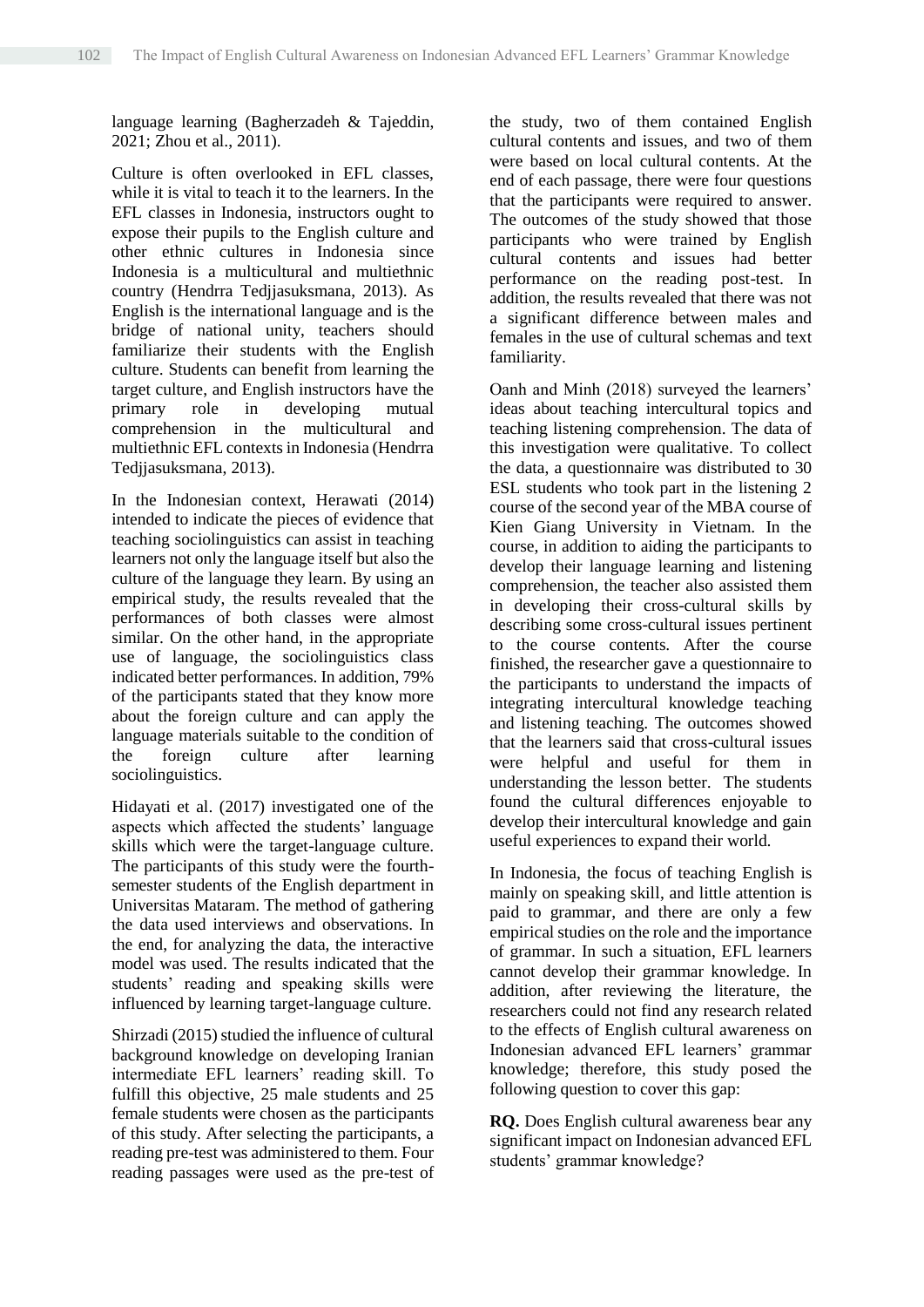# **3. Methodology**

## **3.1. Participants**

To provide an answer to the research question, the researchers chose 40 Indonesian EFL learners from one of the English language institutes in Indonesia country. In fact, the researchers chose the participants among 60 learners on the basis of their scores in the Oxford Quick Placement Test (OQPT) which was used as a proficiency test. The participants who gained a band score between 47 and 60 were considered as advanced students. They were females, and their ages ranged from 18 to 27. The researchers assigned the participants to two groups; one experimental (culture) and one control (conventional). Each group contained 20 participants.

## **3.2. Instruments**

The OQPT was employed in the present research as the homogenizing instrument. In other words, this tool was applied in the current study to homogenize the participants. It assisted the researchers in specifying the respondents' English proficiency levels. After conducting this test, the researchers selected those learners who scored between 47 and 60 as the target participants in this research. According to the standards and the norms of the OQPT, the scores between 47 and 60 shows that the students are at the advanced level.

As the second tool in this study, the researchers designed a multiple-choice grammar test which was employed as the pre-test in order to help the researchers determine the culture and the conventional groups' grammar knowledge prior to applying the instruction. The pre-test included 20 items. The items were selected from the students' textbooks. It should be noted that the researchers measured both the reliability and the validity of the pre-test. When the grammar test was made, six English experts (six university instructors) checked it for its content and face validity. To ascertain the Content Validity Index (CVI) of the grammar questions, six knowledgeable English university instructors checked the test and offered several modifications concerning the simplicity, the clarity, and the representativeness of items. The changes were done, then the researcher piloted the test on ten students in another school who were the same as the target groups regarding their coursebook and English proficiency level. Then, the researchers calculated the reliability of the grammar pre-test by applying Cronbach's Alpha formula as  $(r=.81)$ . The allocated time for answering the grammar test was 20 minutes, and each correct response received one score.

The third instrument employed in this research was a grammar post-test. The researchers of this study modified the version of the pre-test as the grammar post-test. The same as the pretest, the post-test contained 20 multiple-choice items. The allocated time for responding to the grammar post-test was 20 minutes, and each correct response received one score. The only difference between the grammar post-test and the grammar pre-test was that the researchers consciously changed the order of the items and the order of the alternatives in order to prevent the learners' possible recall of the grammar pretest items. The post-test was given in order to aid the researchers in finding out the possible influences of the instruction on the participants' grammar improvement at the end of the treatment in both groups. As the grammar posttest was the modified version of the grammar pre-test, it was regarded as a reliable and valid instrument.

### **3.3. Procedures of Data Collection**

For carrying out the current empirical research, 40 homogenous (advanced) participants were selected among 60 students. After the selection step, the participants were equally assigned to two groups of 20; an experimental and a control group. Then, the pre-test of grammar was administered to assess the learners' grammar knowledge prior to conducting the instruction. After the pre-testing process, the researchers taught the grammar points (e.g., relative clauses, compound, and complex sentences) to the experimental group through English cultural materials. On the other side, the conventional group was taught grammar traditionally. The whole treatment lasted nine sessions of 50 minutes. The objectives of the research were clarified for the participants in the first session, and then they were asked to answer the OQPT. In the next session, the grammar pre-test was administered to the students. In sessions three to eight, the instruction was practiced. In the ninth session, the grammar post-test was administered to the participants of both groups in order to measure the impacts of the instruction on their grammar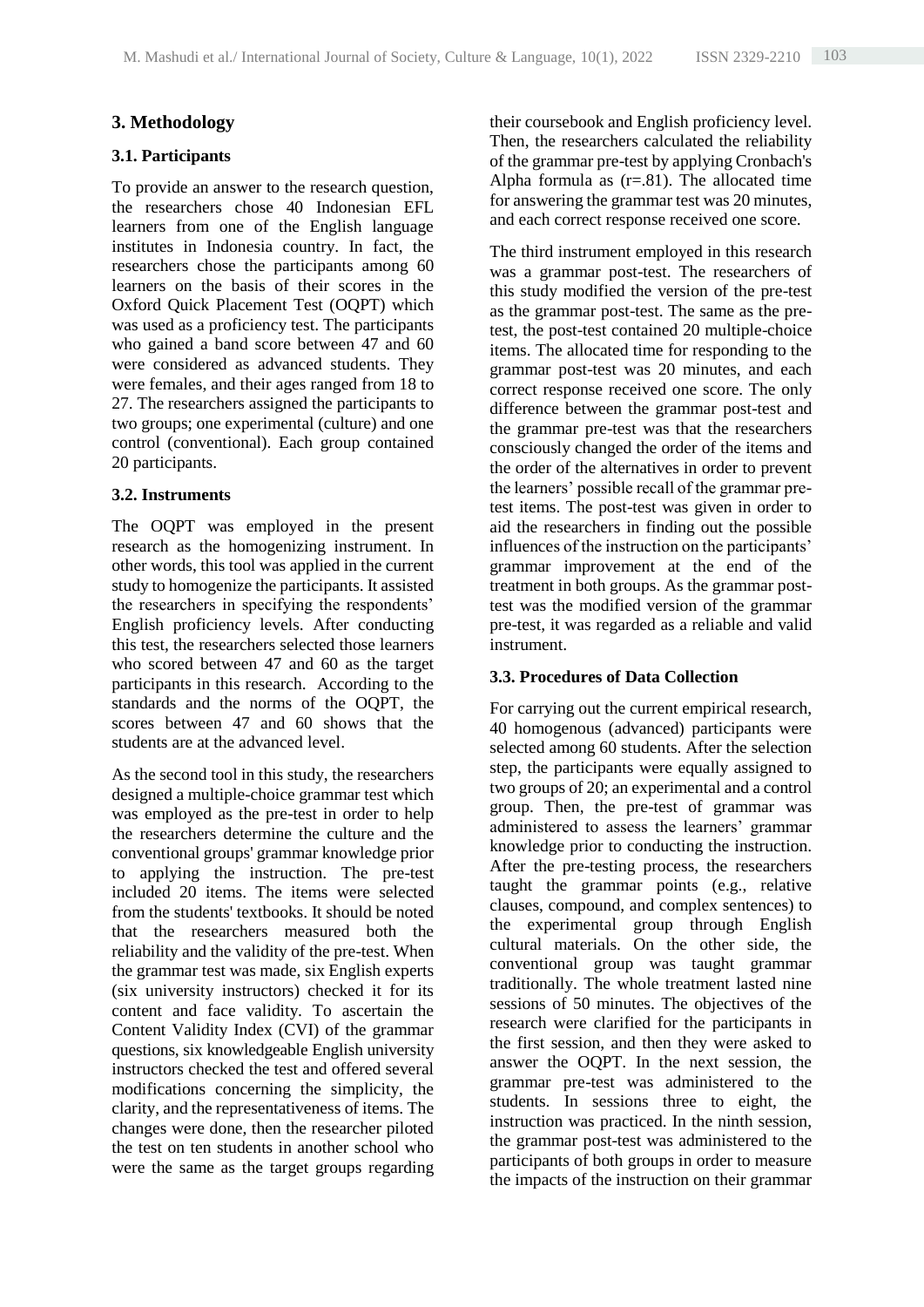improvement. When we collected adequate data by applying the mentioned procedures, we conducted the data analysis by following the section below.

#### **3.4. Data Analysis**

For supplying an answer to the question raised in this study, a few steps were taken to analyze the data. Firstly, we used the Kolmogorov-Smirnov (K-S) test to examine the normality distribution of the collected data. Secondly, we

run the paired samples t-test and the independent samples t-test to find out the effects of the treatment on Indonesian advanced students' grammar learning.

#### **4. Results**

When all data were collected through the mentioned procedures, the researchers performed the statistical analyses to gain the final outcomes. The details of the results are shown in the following tables.

## **Table 1**

*One-Sample Kolmogorov-Smirnov Test*

|                                   |                | Culture<br>Pre | Control<br>Pre | Culture<br>Post | Control<br>Post |
|-----------------------------------|----------------|----------------|----------------|-----------------|-----------------|
| N                                 |                | 20             | 20             | 20              | 20              |
| Normal Parameters <sup>a,,b</sup> | Mean           | 13.48          | 13.32          | 17.00           | 14.44           |
|                                   | Std. Deviation | 4.55           | 4.51           | 2.10            | 2.95            |
|                                   | Absolute       | .21            | .18            | .18             | .18             |
| <b>Most Extreme Differences</b>   | Positive       | .14            | .15            | .18             | .16             |
|                                   | Negative       | $-.21$         | $-.18$         | $-.13$          | $-.18$          |
| Kolmogorov-Smirnov Z              |                | 1.06           | .91            | .94             | .90             |
| Asymp. Sig. (2-tailed)            |                | .20            | .36            | .33             | .38             |

a. Test distribution is Normal.

b. Calculated from data.

In the above table, the results reveal that the scores statistics seem normal as the results gained by utilizing the SPSS 22. Therefore, the

parametric statistics such as the independent samples t-test and the paired samples t-test were run to gain the final findings.

#### **Table 2**

*Group Statistics (Pre-test of the Culture and the Conventional Groups)*

|          | Groups       | N  | Mean  | <b>Std. Deviation</b> | Std. Error Mean |
|----------|--------------|----|-------|-----------------------|-----------------|
| Pre-test | Culture      | 20 | 13.45 | 4.59                  | .02             |
|          | Conventional | 20 | 13.95 | 4.86                  | 0.08            |

The descriptive statistics (e.g., means and standard deviation) of the culture and the conventional groups are displayed in the above table. The culture participants' mean score is 13.45, and the conventional participants' mean score is 13.95. It seems that both groups have

almost the same mean scores on the grammar pre-test. This implies that the culture and the conventional groups had the same grammar knowledge before the researchers conducted the treatment.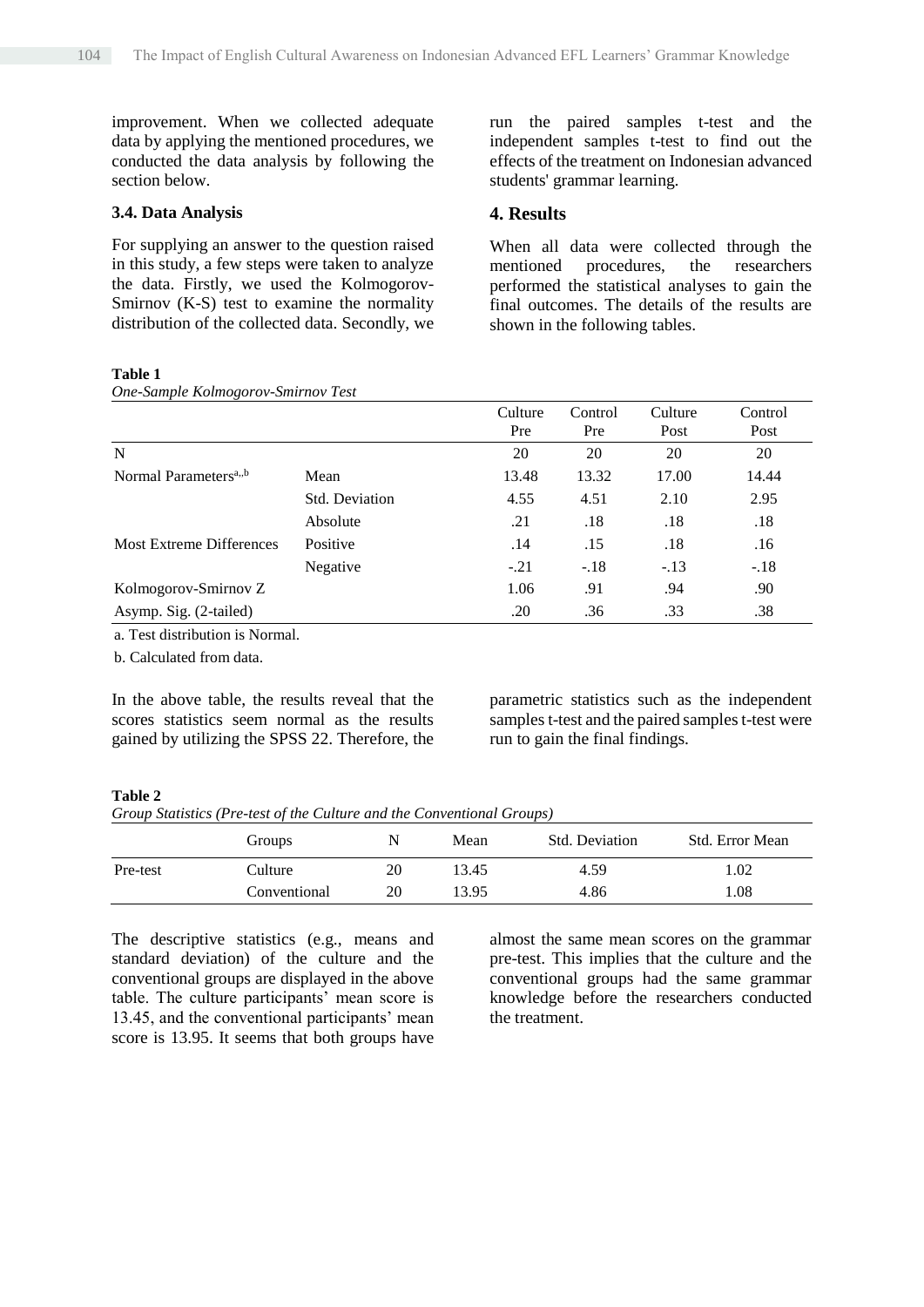| Levene's Test for<br>Equality of<br>Variances |     |      |     |       |                       | t-test for Equality of Means |                                 |                                                        |         |
|-----------------------------------------------|-----|------|-----|-------|-----------------------|------------------------------|---------------------------------|--------------------------------------------------------|---------|
|                                               |     |      |     |       |                       |                              |                                 | 95% Confidence<br>Interval of the<br><b>Difference</b> |         |
|                                               | F   | Sig. | t   | Df    | Sig. $(2-$<br>tailed) | Mean<br>Difference           | Std. Error<br><b>Difference</b> | Lower                                                  | Upper   |
| Equal variances<br>assumed                    | .75 | .39  | .67 | 38    | .08                   | $-5.50$                      | 1.49                            | $-8.52$                                                | $-2.47$ |
| Equal variances<br>not assumed                |     |      | .67 | 37.87 | .08                   | $-5.50$                      | 1.49                            | $-8.52$                                                | $-2.47$ |

#### **Table 3**

| Interracial Statistics (Pre-test of the Culture and the Conventional Groups) |  |  |
|------------------------------------------------------------------------------|--|--|
|                                                                              |  |  |

To see if there was any statistically significant difference between the grammar pre-tests of the culture and the conventional groups, an independent samples t-test was employed in the above table. As Sig (.08) is higher than 0.05, we

can say that there is not a significant difference between the grammar pre-tests of the culture and the conventional groups. Actually, both groups had the same performance in the pre-test of grammar.

#### **Table 4**

*Group Statistics (Post-test of the Culture and the Conventional Groups)*

|           | Groups       | N  | Mean  | Std. Deviation | Std. Error Mean |
|-----------|--------------|----|-------|----------------|-----------------|
| Post-test | Experimental | 20 | 18.95 | 4.86           | 1.08            |
|           | Control      | 20 | 14.61 | 5.46           | .22             |

In the table above, the descriptive statistics of the grammar post-tests of the culture and the conventional groups are shown. The mean scores of the two groups seem different. The

mean scores of the culture and the conventional groups are 18.95 and 14.61, respectively. Based on this table, we can say that the culture group outflanked the conventional group.

#### **Table 5**

*Interracial Statistics (Post-test of the Culture and the Conventional Groups)*

|                                | Levene's Test<br>for Equality of<br>Variances |      |      |       |                       | t-test for Equality of Means |                          |                                              |       |
|--------------------------------|-----------------------------------------------|------|------|-------|-----------------------|------------------------------|--------------------------|----------------------------------------------|-------|
|                                |                                               |      |      |       |                       |                              |                          | 95% Confidence Interval<br>of the Difference |       |
|                                | $\mathbf F$                                   | Sig. | T    | df    | $Sig. (2-$<br>tailed) | Mean<br>Difference           | Std. Error<br>Difference | Lower                                        | Upper |
| Equal variances<br>assumed     | .00                                           | .94  | 2.63 | 38    | .01                   | 4.30                         | 1.63                     | .99                                          | 7.60  |
| Equal variances<br>not assumed |                                               |      | 2.63 | 37.49 | .01                   | 4.30                         | 1.63                     | .98                                          | 7.61  |

To figure out whether there was any statistically significant difference between the grammar

post-tests of the culture and the conventional groups, an independent samples t-test was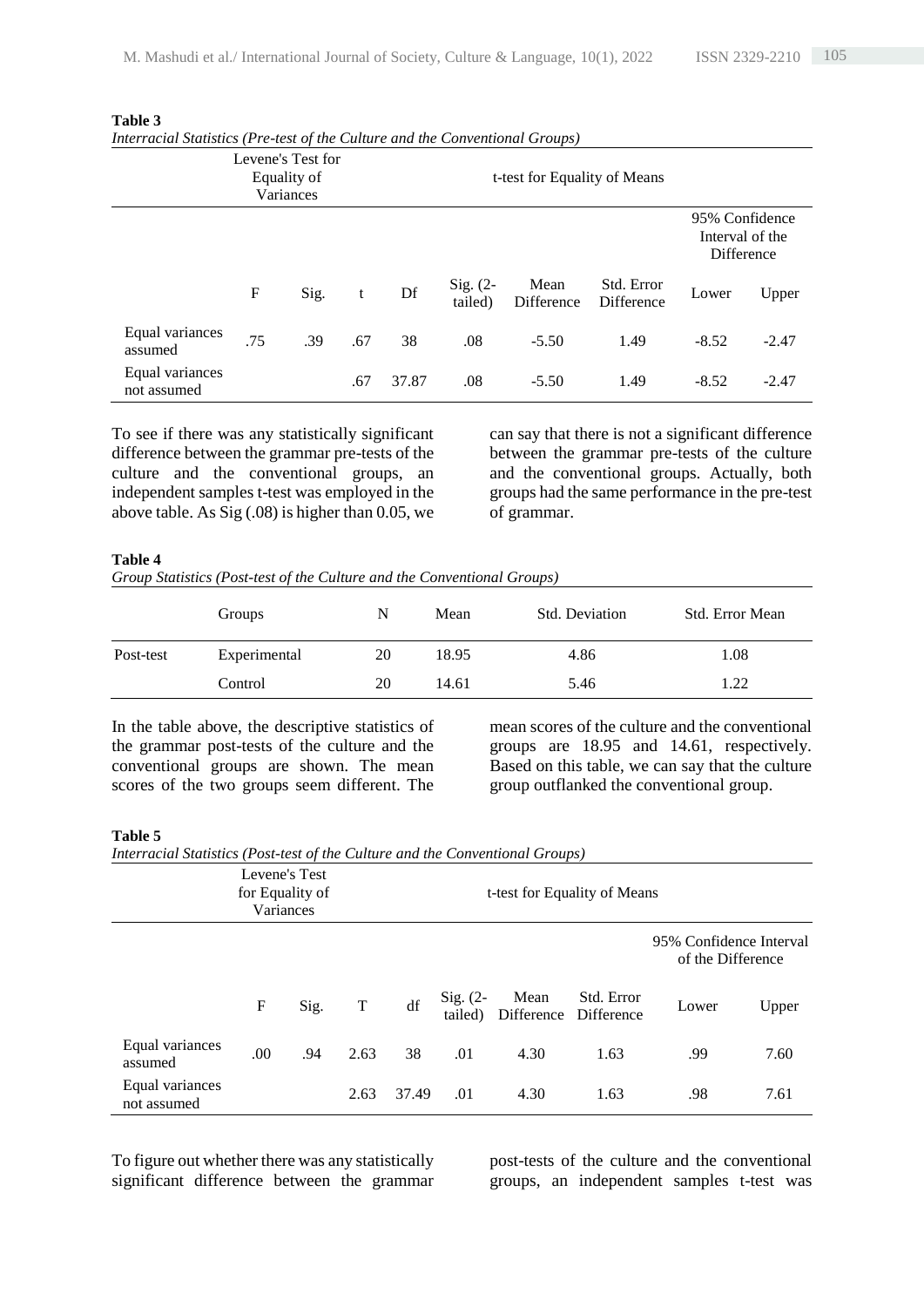utilized in the above table. Because Sig (.01) is smaller than 0.05, it can be said that there is a significant difference between the grammar post-tests of the culture and the conventional groups in favor of the culture group.

#### **Table 6**

*Paired Samples T-test (Pre and Post-tests of the Culture and the Conventional Groups)*

|           | <b>Paired Differences</b> |         |                   |                                                 |         |         |         |    |                       |
|-----------|---------------------------|---------|-------------------|-------------------------------------------------|---------|---------|---------|----|-----------------------|
|           |                           |         |                   | 95% Confidence<br>Interval of the<br>Difference |         |         | T       | df | $Sig. (2-$<br>tailed) |
|           |                           | Mean    | Std.<br>Deviation | Std. Error<br>Mean                              | Lower   | Upper   |         |    |                       |
| Pair      | Experimental              | $-5.50$ | 5.49              | 1.22                                            | $-8.07$ | $-2.92$ | $-4.47$ | 19 | .00.                  |
| Pair<br>2 | Control                   | $-1.75$ | 5.55              | 1.24                                            | $-4.34$ | .84     | $-1.41$ | 19 | .11                   |

The researchers used a paired samples t-test in the above table for comparing the pre-test and the post-test of each culture group. The results of this test show that Sig (.00) is less than 0.05; accordingly, we can say that the culture groups' performances on the pre-test and the post-test differ greatly. In addition, the researchers used another paired samples t-test for comparing the pre-test and the post-test of each control or conventional group. The findings indicate that Sig (.11) is higher than 0.05; therefore, it can be claimed that there was not a significant difference between the pre-test and the post-test of this group.

### **5. Discussion**

After analyzing the data and gaining the outcomes, the researchers tried to provide an answer for the question posed in this study, then they compared and contrasted the findings with the previous results in other studies. Thus, the researchers answered the question of the current study in the following paragraphs:

### *RQ. Does English cultural awareness bear any significant impact on Indonesian advanced EFL students' grammar knowledge?*

When we analyzed the collected data, we figured out that both the culture group and conventional group had equal grammar knowledge at the beginning of the instruction. The results indicated that at the end of the grammar instruction, the culture group had better performance than the conventional group on the grammar post-test. The improvement of the culture group was observed on their posttests. English cultural awareness could assist the culture group in boosting their grammar knowledge.

The outcomes of this investigation are in agreement with Namaziandost et al. (2019), who scrutinized the influences of employing the cultural materials on Iranian male and female learners' listening skill development. Their findings indicated that the participants who were trained by cultural materials outperformed those students who were trained by free cultural materials.

Also, the results of this investigation are the same as the results of Hidayati et al. (2017), who revealed that learning target-language culture developed EFL learners' reading and speaking skills. Furthermore, this study is advocated by Mekheimer (2011), who investigated the effects of the target culture foreign language teaching in Saudi Arabia and revealed that the students who were subjected to target- culture got higher scores in tests.

Having cultural knowledge is a must for the students, as Hayati (2009) stated that cultural knowledge of students is the basis for learning a language. He kept on that a language is only professionally learned when students obtain enough cultural knowledge of the target language. Supporters of the background knowledge believe that activating background knowledge and linking new information to the old information can lead to enhanced comprehension. If students do not possess relevant knowledge about different topics in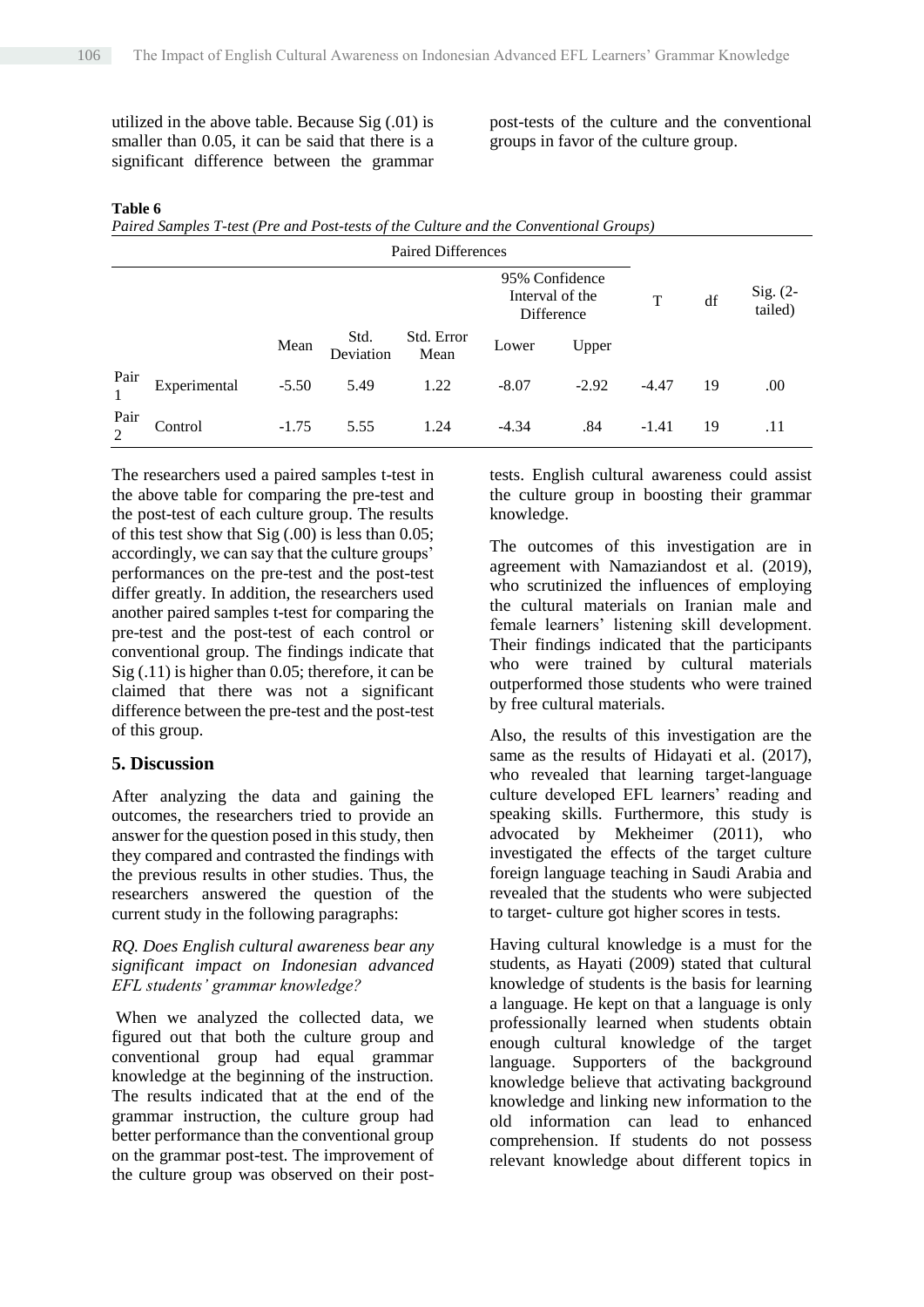their minds, they cannot comprehend the new passages successfully (Bilokcuoglu, 2014).

Language learners can enhance their English learning by being more exposed to certain cultural materials and issues. Being subjected to diverse cultures assists the students to embrace and appreciate people that are different from them. Further, the more we interact with other people from diverse cultures, the more they respect and value us (Yang & Li, 2015). One of the main rationales beyond teaching the English language nowadays is to boost the crosscultural communication skills of EFL pupils, which is the capability to communicate successfully and effectively with native speakers of a language and other cultures (Gulbinskienė & Lasauskienė, 2014). Therefore, teaching culture is as important as teaching the language.

In summary, the two concepts of language and culture are so interrelated that one cannot separate them from each other. If one of them is segregated, the other will remain imperfect or deficient. Therefore, in EFL contexts, both English language and culture should be instructed to the EFL learners to help them use language communicatively in different situations. It is a fact that Indonesian EFL classes encompass several diverse cultural groups. And English should be treated as a bridge for those multiethnic groups to enhance the political education goal for national unity (Hendrra Tedjjasuksmana, 2013).

#### **References**

- Bada, E. (2000). Culture in ELT. *Cukurova University Journal of Social Sciences, 6*(6), 100-110.
- Bagherzadeh, R., & Tajeddin, Z. (2021). Teachers' curricular knowledge in teacher education programs: A case of Iran's sociocultural context. *International Journal of Society, Culture & Language*, *9*(1), 43-57.
- Bilokcuoglu, H. (2014). A schematic approach to teaching listening comprehension. *ELU Journal of Sciences, 2*, 33-49.
- Brooks, N. (1997). Teaching culture in the foreign language classroom. *Foreign Language Annals*, *1*, 204-217.
- Byram, M. (1990). Foreign language teaching and young people's perceptions of other cultures. In B. Harrison (Ed.),

*Culture and the language classroom* (pp. 76-87). Hong Kong: Modern English Publications and the British Council.

- Byram, M., & Fleming, M. (Eds.). (1998). *Language learning from an intercultural perspective*. Cambridge: Cambridge University Press.
- Canale, M., & Swain, M. (1980). Theoretical bases of communicative approaches to second language teaching and testing. *Applied Linguistics, 1*(3), 1-47.
- De Jong, W. (1996). *Open frontiers: Teaching English in an inter-cultural Context*. Oxford: Heinemann.
- Epoge, N. (2016). Textuality of idiomatic expressions in Cameroon English. *International Journal of Society, Culture and Language*, *4*(1), 45-57.
- Gulbinskienė, D., & Lasauskienė, R. (2014). Intercultural communicative competence (ICC) of EFL students at university level. *Žmogus ir Žodis/ Svetimosios Kalbos, 16*(3), 150-159.
- Hayati, A. M. (2009). The impact of cultural knowledge on listening comprehension of EFL learners*. English Language Teaching, 2*(3), 144–151.
- Hendrra Tedjjasuksmana, H. J. (2013). Teaching culture to adult Indonesian students in English classrooms: A mutual understanding approach. *Magister Scientiae, 34,* 194-202.
- Herawati, A. (2014). Teaching sociolinguistics: A medium for cultural awareness of Indonesian university foreign language learners. *Humaniora, 5*(1), 192-196.
- Hidayati, N., Fauziati, E., & Tarjana, S. (2017). The influence of mastering targetlanguage culture on the students' language skills. *Journal of English Education, 2*(1), 89-96.
- Kohli, A. L. (1984). *Techniques of teaching English.* Delhi: Dhanpat Rai and Sons.
- Kumar, P. (2013). The importance of grammar in English language teaching - a reassessment. *Language in India, 13*(5), 482-486.
- Kumar, P., Kumar, V., & Sagar, N. (2015). Role of grammar in English language learning. *International Journal of English Language, 3*(10), 186-190.
- Lambert, R. (1999). Language and intercultural competence. In J. L. Bianco, A. J. Liddicoat, & C. Crozet (Eds.), *Striving for the third place: Intercultural*